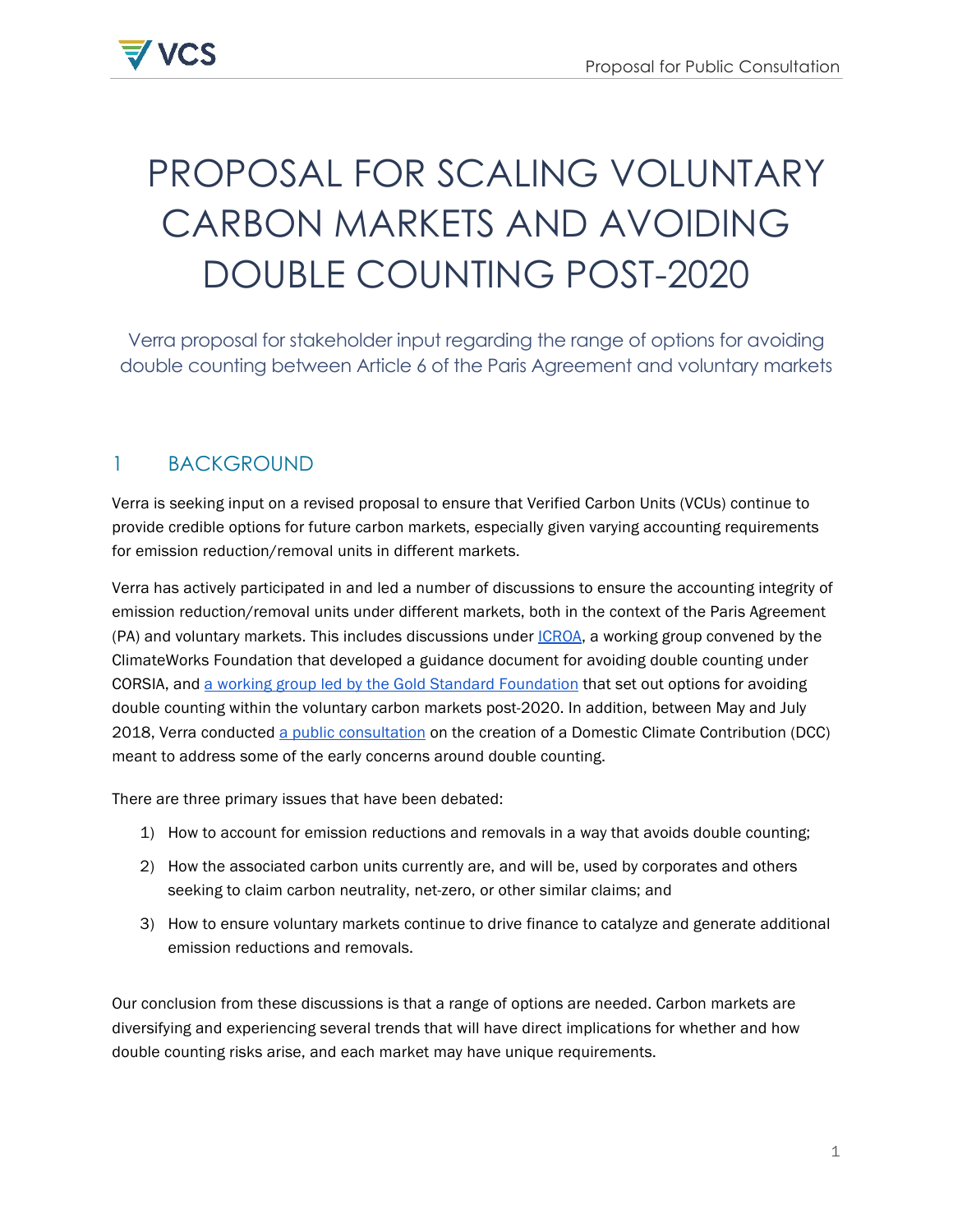

## Emerging Trends

In terms of trends, first, carbon markets have demonstrated that they are a powerful vehicle for delivering finance to activities that reduce or remove carbon from the atmosphere. The growth in projects and credits transacted in voluntary carbon markets underscore the fact that they have become an integral component of comprehensive corporate climate strategies; beyond complementing efforts to reduce emissions directly, carbon credits provide a transparent and robust tool for demonstrating increased ambition which helps address the systemic risks climate change poses to many businesses.

Second, new compliance markets are starting to take shape. For example, the Carbon Offsetting and Reduction Scheme for International Aviation (CORSIA) has been formally launched and credits under the VCS Program have been recognized by the International Civil Aviation Organization (ICAO) Council as eligible to be used under the scheme.[1](#page-1-0) Carbon taxes with offset options, as implemented in Colombia and South Africa, are also gaining ground, with other countries considering similar policy measures.

Third, even where markets are not being developed, there are new climate regulations that are starting to be implemented around the world. As countries implement new regulations and establish new programs and policies, the scope for voluntary action will decrease, and GHG programs need to be mindful of these changes in order to ensure approved projects remain additional,[2](#page-1-1) thereby ensuring carbon reductions and removals remain over-and-above business-as-usual and regulatory requirements.

Fourth, there is a broadening of the programs and infrastructure that will serve these new markets. Gone are the days when a single greenhouse gas (GHG) program, such as the UNFCCC's Clean Development Mechanism (CDM), provided the support for an entire market. The more recent evolution of markets points to a different model, whereby more than one program can support individual markets, either by meeting a certain set of criteria (e.g., CORSIA, Colombia), or being written into regulations (e.g., South Africa, where the CDM, Gold Standard and the VCS Program are officially recognized).

A final trend relates to the specific requirements each market is likely to demand. New markets that are already established have different requirements, starting with geographic location (i.e., projects seeking to supply credits under Colombia's and South Africa's carbon tax programs need to be located in those countries, respectively) and branching out into further detail, such as CORSIA's start date and vintage requirements as well as CORSIA's delineation of specific project types that are eligible. This means that GHG programs must adapt to meet the varying requirements in each market.

<span id="page-1-0"></span>j <sup>1</sup> [https://www.icao.int/environmental-protection/CORSIA/Documents/ICAO\\_Document\\_09.pdf](https://www.icao.int/environmental-protection/CORSIA/Documents/ICAO_Document_09.pdf)

<span id="page-1-1"></span><sup>&</sup>lt;sup>2</sup> Similar to how the VCS is no longer crediting grid-connected renewable energy projects in non-Least Developed Countries.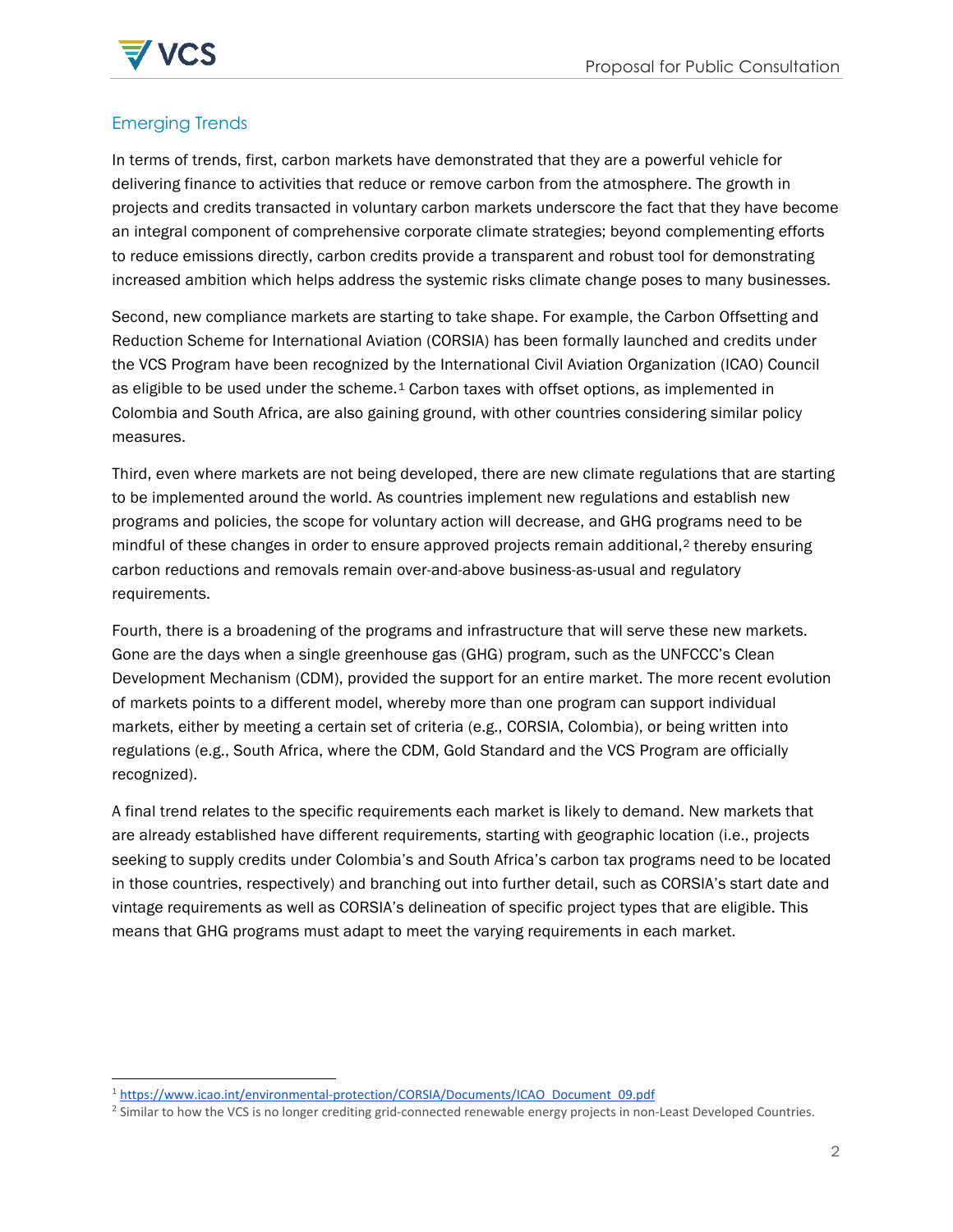

## Different Markets

The various markets that are evolving will need to determine whether they are operating within the accounting framework of the Paris Agreement or not, and this decision has significant implications for the requirements each market may impose.

### Paris-Compliant (Article 6) Markets

All markets that are operating in the context of the Paris Agreement (PA) will need to take into account the fact that all countries under the PA effectively have emission reductions targets, as defined in their Nationally-determined Contributions (NDCs). To address concerns about double counting, the PA includes the concept of Corresponding Adjustments (CAs), an accounting approach designed to ensure that emission reductions are counted only once in the context of the PA. Therefore, the architecture of the PA ensures that, insofar as there is any cross-country trading of emission reductions or removals that will count towards one of the country's NDCs, they will need to have CAs to avoid double counting. Specifically, if a country wishes to import any emission reductions or removals and count them towards its NDC, such reductions or removals will need to carry with them a CA to ensure the host country does not count them as well. CAs effectively subtract emissions from the importing country's emissions inventory and add an equivalent number of  $tCO<sub>2</sub>e$  back into the host country's emissions inventory, thereby ensuring the integrity of the accounting under the PA. In short, CAs are meant to ensure that the sum of all country emissions add up to the overall objective set out in the PA, and it is these totals that will be used during the global stock-take to determine whether more action is needed.

Although there is not yet final agreement that CAs will be required for trades occurring under the PA, Verra believes that the construct will eventually prevail, mostly because CAs are one of the critical mechanisms that ensures the integrity of trading under the context of the PA, including specific programs such as CORSIA. We therefore assume that CAs will be required for all cross-border trades occurring under the accounting framework set out by the PA.

Not all markets meant to achieve PA targets will require CAs, however. Domestic carbon tax programs like those in South Africa and Colombia, for example, do not involve the transfer of units outside the country, which means that the units used in these domestic markets will not require a CA.

#### Voluntary Markets

It is not yet clear whether voluntary carbon markets will need to operate under the rules set out by the PA. While some parties argue that CAs are needed for all transactions involving carbon credits regardless of origin, destination or purpose, other parties argue that voluntary carbon markets sit outside of the accounting framework established by the PA and thus do not require CAs. The purpose of this consultation is not to resolve this question, but rather to articulate how the VCS would provide options that companies can rely on when engaging with the voluntary market and thereby ensure continued financing of emission reduction and removal activities.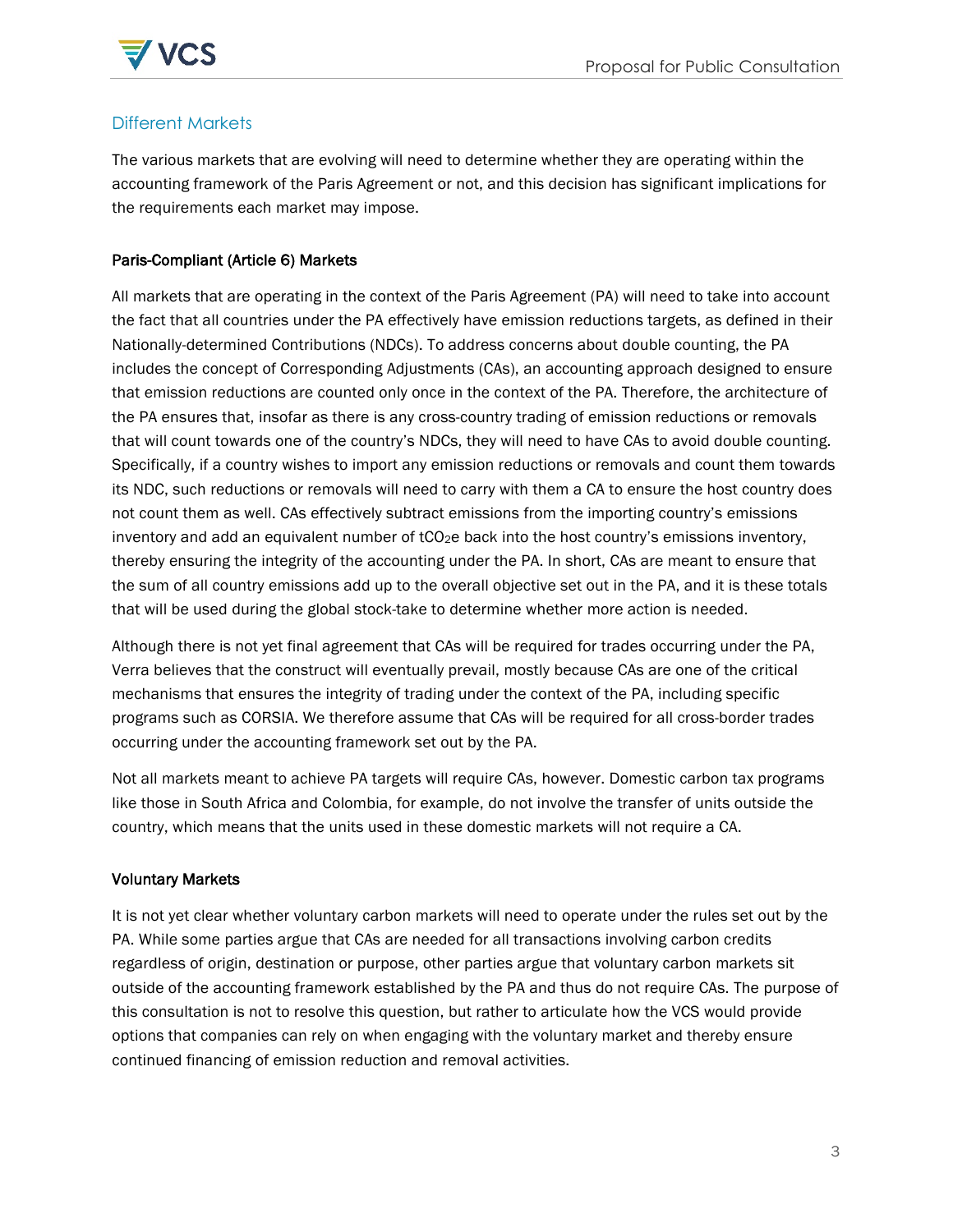

As one considers the options, it is clear that buyers of voluntary carbon credits have a range of preferences for the kinds of claims they want to make. For example, some buyers want to continue to claim emission reductions and removals against their own footprint or the footprint of their products. These buyers would have a choice. On the one hand, they could choose to purchase and retire credits with CAs, noting that this would preclude the credits from contributing to the host country's NDC. On the other hand, companies could choose to purchase credits without CAs, precisely because these companies want to contribute to the host country's NDC. Another alternative might entail companies directly financing units that contribute to the NDC of the host country without claiming an offset or using the unit for neutrality purposes, which is possible with carbon credits that do not carry CAs.

The above means that a range of approaches to avoiding double counting are needed, depending on the market, the use of the unit, and ultimately the claim to be made. In order to maintain the incentives currently in place, which are driving ever-greater voluntary investment, credits traded in the VCM could continue to be reported in company reports and used to reduce corporate footprints, and could also have the added benefit of supporting host countries in meeting their PA targets. Further work will be needed to provide guidance on the specific claims corporates can and should make (with respect to units that have or do not have a CA) and such guidance is likely to evolve over time.

# 2 PROPOSAL

Verra is therefore seeking input on a new "Article 6" label that could be applied to VCUs that meet (the eventual) Article 6 requirements, as well as altering former VCS requirements (from the Kyoto period) that dealt with double counting in Annex 1 countries.

Verra would apply a label to differentiate VCUs that are associated with Corresponding Adjustments (CAs), and potentially other requirements as set out under a future Article 6 of the Paris Agreement, such as the need for a Letter of Approval (LOA). Such units could be used (where eligible) in markets operating under the Paris Agreement (PA) or other international obligations. Additional labels will also be developed for other markets with specific requirements, such as CORSIA.

For voluntary markets, buyers would be able to select either a unit that is labelled as Article 6 compliant (or other labels, like CORSIA), or could select a VCU that does not have a CA. It will be up to the buyer to determine which unit is needed, and what claims can be made as a result, based on emerging and evolving norms and guidance on the use of such units.

## Article 6 Label

Verra proposes to create a new label that could be applied to issued VCUs where any and all relevant Article 6 rules have been met (to be based on the final version of Article 6), including where a Corresponding Adjustment has been:

- 1) officially made by the host government; or
- 2) promised by the host government, in writing, by an agency with the explicit or de facto legal right to do so.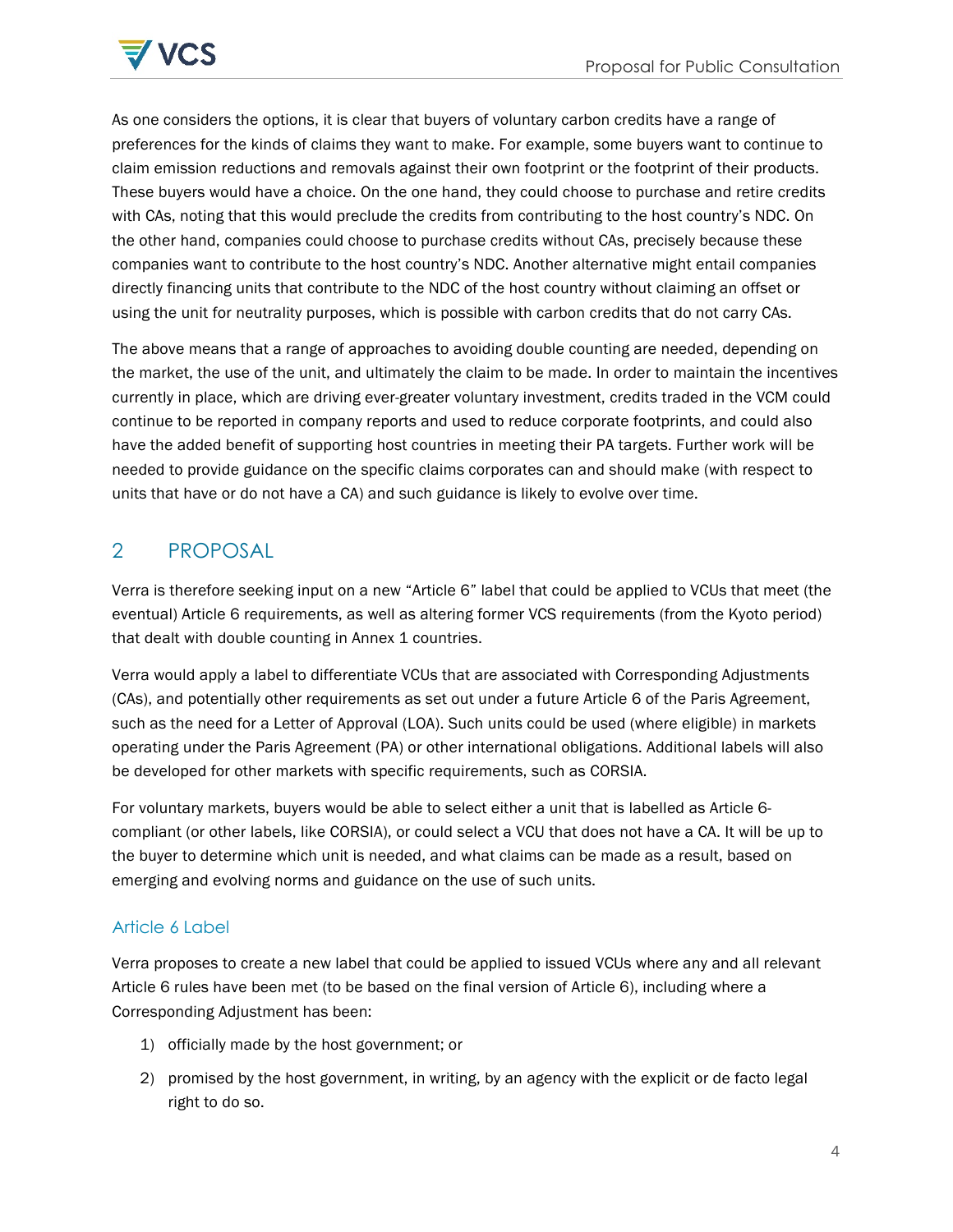

Noting that the next UNFCCC Conference of the Parties has been delayed and it will take time to finalize the rules for Article 6, and for countries to implement the necessary accounting modalities and infrastructure, Verra proposes developing two "Article 6" labels:

- 1) An "Article 6-compliant" label, where all relevant Article 6 rules have been met, including evidence that the host country has not included the emission reductions in its NDC accounting (e.g., where a CA has been made); and,
- 2) A "Pending-Article 6" label, where evidence of a host country's intent to make a CA has been provided, such as a letter specifying that the emission reductions will not be included in its NDC accounting.

Such labels would be required in order to use the unit in any market that requires an Article 6 compliant unit. It would also be required where the host country has authorized the unit to be used for specific "Other International Mitigation purposes,"<sup>[3](#page-4-0)</sup> and could be used by any voluntary market buyer looking for such units.

Updates to Verra Registry functionality would be made, including (a) adding the option to apply an Article 6 label (and the "pending Article 6" label) to issued VCUs, and (b) new functionality to facilitate searching for labelled units.

## Voluntary Market Options

As noted above, voluntary market buyers have different goals and therefore need a range of options, based on the kinds of claims they wish to make. Buyers may or may not prefer or need a unit labelled as Article 6 compliant. Many voluntary market transactions (such as those purchased for carbon neutrality claims, while also contributing to the emission reductions/removals accrue to the host country; as well as those intended to "finance reductions" in the host country) may not require a Corresponding Adjustment, and thus will not require a label. This means that it is important for voluntary GHG programs, like the VCS Program, to continue to allow the issuance of credits (VCUs) without a CA, while providing transparency on the Verra registry with respect to the status of a given unit (e.g., with respect to whether it has or does not have a CA). Doing so will facilitate differentiation by transparently listing the characteristics of each unit.

Buyers should follow what will undoubtedly be an evolving set of good practice guidance on voluntary markets, for example from ICROA, Science-Based Targets, WRI's GHG Protocol, and others, as appropriate. Verra will develop labels, as needed, to denote units that have met specific requirements of emerging and evolving markets.

<span id="page-4-0"></span><sup>-</sup><sup>3</sup> CMA draft 11 on Article 6.2, Section D.16 states, "D. Other international mitigation purposes

<sup>16.</sup> Where a participating Party authorizes mitigation outcomes for other international mitigation purposes, it shall apply a corresponding adjustment, consistent with this guidance, for first transfer, whether or not the mitigation outcomes have been internationally transferred."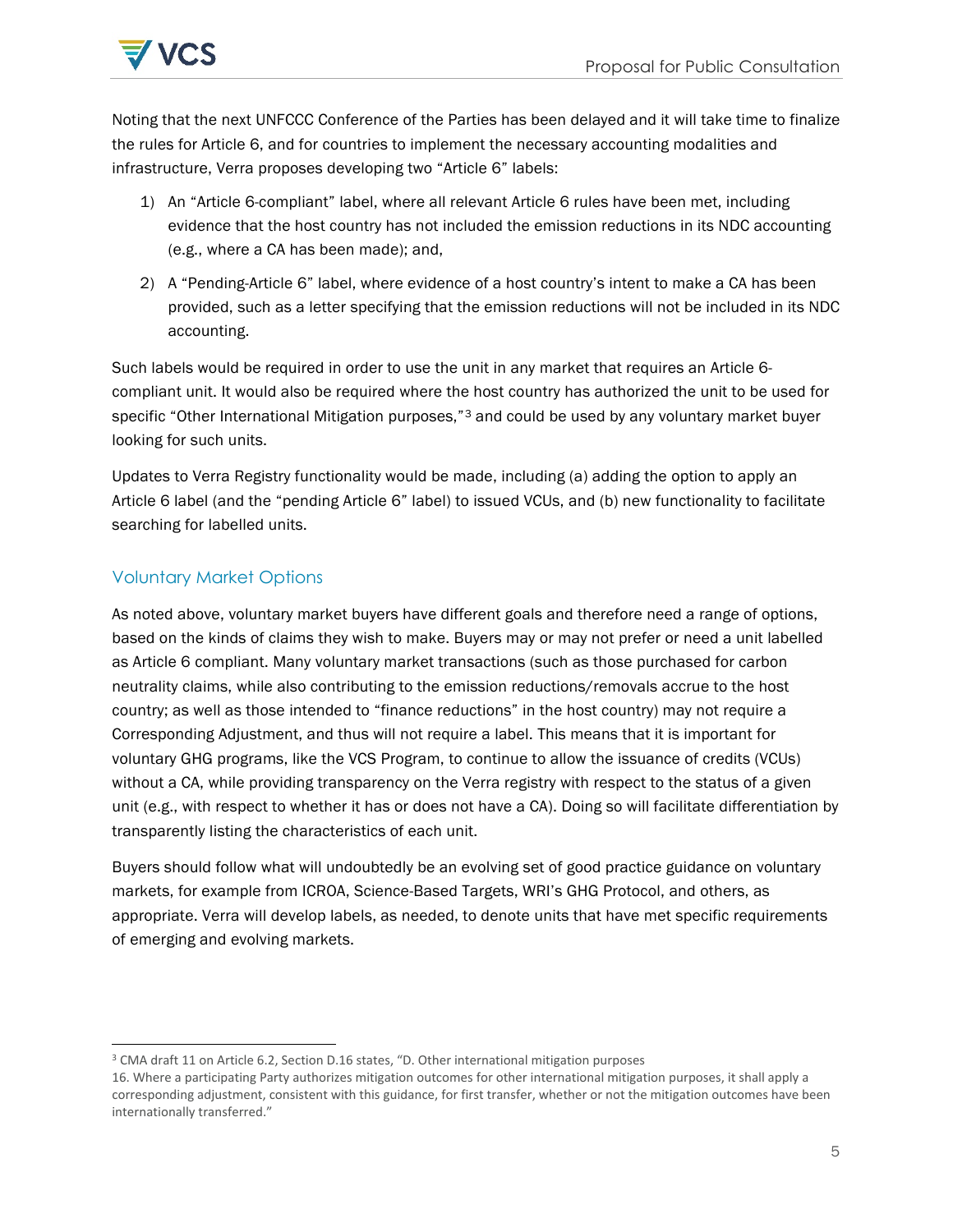

## Changes to VCS Requirements

To facilitate these various options, Verra proposes revising the language on double counting in the VCS Standard as follows (note, text in red denotes a change to existing VCS program rules as noted in the [VCS Standard\)](https://verra.org/wp-content/uploads/2020/03/VCS-Standard-v4.0_Updated.pdf):

#### 3.19 Participation under Other GHG Standards[4](#page-5-0) Programs

… [no other edits made to 3.19]

#### 3.20 Other Forms of Credit

#### Concept

In order to maintain atmospheric integrity, GHG emission reductions/removals that are issued as VCUs cannot also be issued as other types of GHG credits or claimed as other forms of environmental credit project proponents shall demonstrate that emission reductions or removals from projects that will be used in emission reductions or removals are not also used under other emission trading programs meet the requirements of such programs (such as CORSIA or the Colombian domestic market), including avoiding double counting. other mechanisms that include GHG allowance trading, or as other forms of environmental credit.

#### Requirements

-

Emission Trading Programs and Other Binding Limits

3.20.1 Where projects reduce GHG emissions from activities that are included in emissions trading program or any other mechanism that includes GHG allowance trading, evidence shall be provided that the GHG emission reductions or removals generated by the project have not and will not be otherwise counted or used under the program or mechanism. Such evidence may include:

1) A letter from the program operator, designated national authority or other relevant regulatory authority that emissions allowances (or other GHG credits used in the program) equivalent to the reductions or removals generated by the project have been cancelled from the program or national cap, as applicable.

2) Evidence of the purchase and cancellation of GHG allowances equivalent to the GHG emissions reductions or removals generated by the project related to the program or national cap.

3) Evidence from the program operator, designated national authority or other relevant regulatory authority stating that the specific GHG emission reductions or removals generated by the project or type of project are not within the scope of the program or national cap.

Paris Agreement Targets and Other Emission Trading Programs

3.20.1 Where VCUs will be used for purposes of reporting under the accounting rules set out by the Paris Agreement or other emission trading programs (such as CORSIA) that will be operating under the accounting framework of the PA, they must meet any and all relevant requirements of

<span id="page-5-0"></span><sup>4</sup> This section 3.19 refers to other GHG Standards Programs such as Gold Standard or CDM.